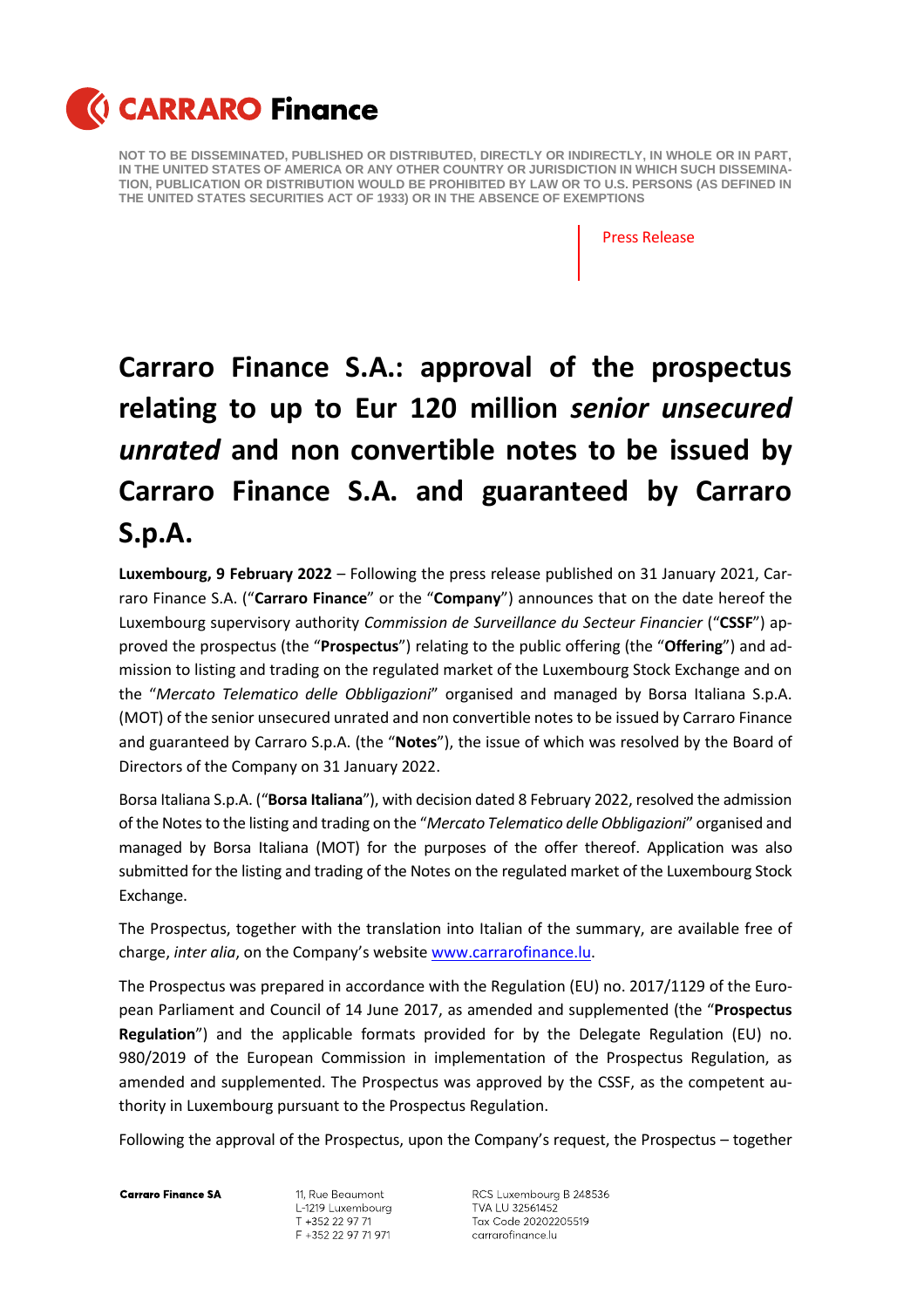

Press Release

with the additional relevant documentation – was sent by the CSSF to the "*Commissione Nazionale per le Società e la Borsa*" (CONSOB), as competent authority in Italy, for the purposes of the "passporting" procedure pursuant to the applicable rules.

The Company announces that the Offering is expected to commence on 23 February 2022 at 9:00 (CET) and will end on 1 March 2022 at 17:30 (CET) (the "**Offering Period**"), subject to extension, early closure or amendement resolved upon by the Company and the placement agent Equita SIM S.p.A. Any amendment, extension or early closure will be disclosed by giving due notice in the manner set out in the Prospectus.

Additional information concerning the Notes' interest rate, the yield and the early redemption price of the Notes in case of early redemption at the option of the Company will be published before the start of the Offering Period and information on the aggregate principal amount of the Notes, the number of Notes issued and the gross proceeds from the Offering, will be made public no later than the third business day following the end of the Offering Period.

Equita S.I.M. S.p.A. will act as the placement agent of the Offering and as appointed intermediary in charge to offer and display sale proposals in relation to the Notes on the MOT.

Further information on the Notes is available in the Prospectus made available on the Company's website [www.carrarofinance.lu.](http://www.carrarofinance.lu/)

 $\sim$   $\sim$   $\sim$   $\sim$ 

This document and the information contained therein do not include or constitute an offer to sell securities, or a solicitation of an offer to purchase or subscribe securities in the United States or any other Country in which such offer or solicitation would be subject to authorisation by local authorities or otherwise prohibited by law (the "**Other Countries**") or for the benefit of U.S. Persons (as defined in the United States Securities Act of 1933, as amended (the "**Securities Act**")). Neither this document nor the information contained therein constitute or form part of an offer to sell, or a solicitation of an offer to buy, any securities in the United States.

Any offer to the public will be made in Luxembourg and Italy on the basis of the Prospectus approved by the Luxembourg *Commission de Surveillance du Secteur Financier* and passported in Italy in accordance with applicable regulatory provisions. This document, any part of it or its distribution may not form the basis of, nor may reliance be placed on the same with respect to, any investment decision or arrangement. The Notes have not been and will not be registered in the

**Carraro Finance SA** 

11, Rue Beaumont L-1219 Luxembourg T +352 22 97 71 F +352 22 97 71 971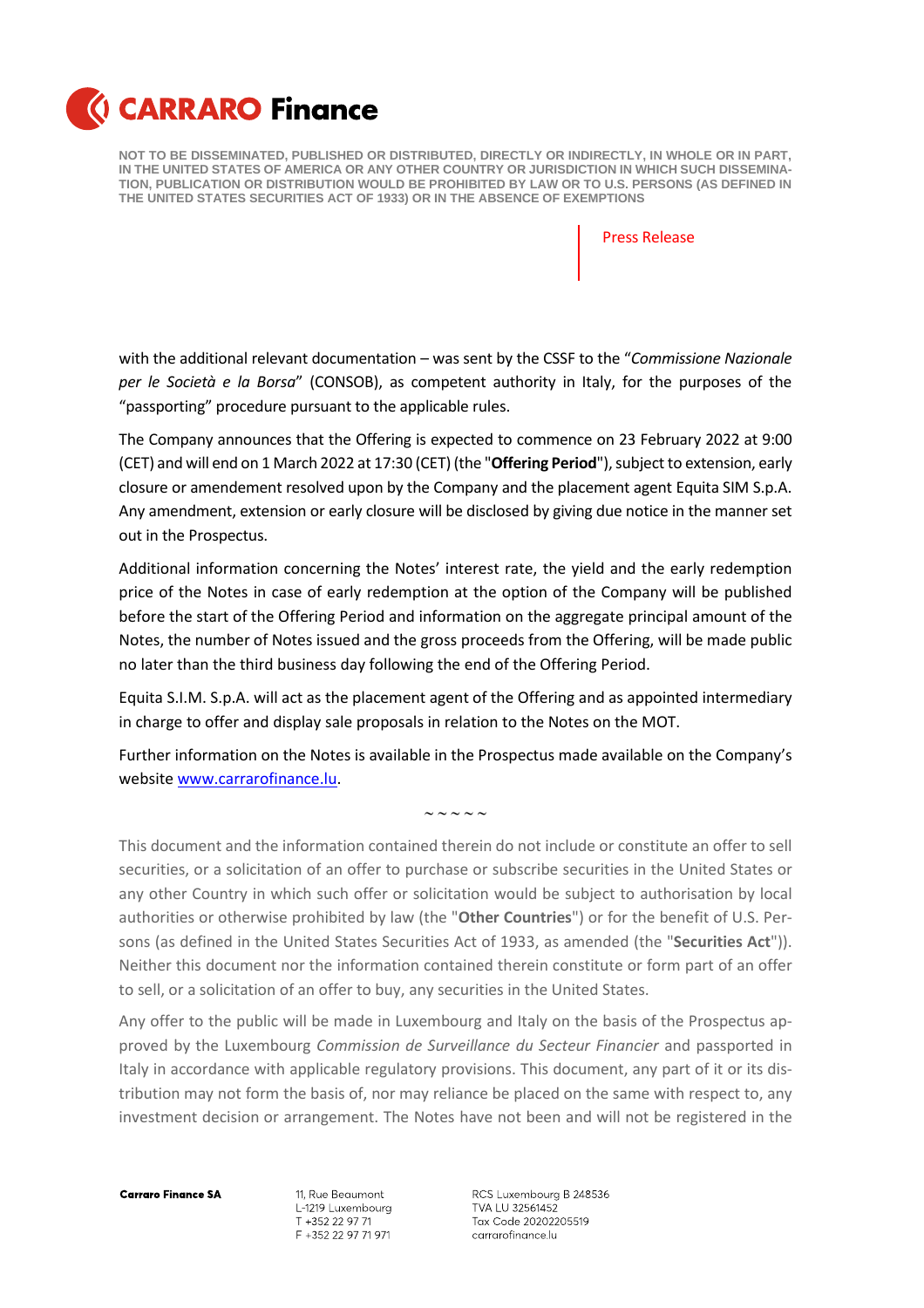

Press Release

United States under the Securities Act, or under the laws of Other Countries. The Notes may not be offered or sold in the United States.

In the United Kingdom, this press release is only intended for use by persons who (i) have professional experience in matters relating to investments falling within the scope of section 19(2) of the Financial Services and Markets Act 2000 (Financial Promotion) Order 2005 as amended (the "**Order**") or (ii) are "high net worth entities" and other persons to whom this press release may lawfully be sent as defined in Section 49(2) of the Order, or (iii) are persons referred to in Sections 48, 50 and 50A of the Order, or (iv) are persons to whom this press release may lawfully be sent under current legislation (collectively, the "relevant parties"). Any investment activity to which this release relates will be undertaken with, and be available exclusively to, relevant parties. Any party that is not a relevant party should not act on, or rely on, this communication and its contents.

This press release has been prepared on the assumption that any offer of securities pursuant to the Prospectus Regulation in any member State of the European Economic Area ("**EEA**") (each a "**Relevant Member State**"), and except in the case of a public offering in Italy and Luxembourg on the basis of an English language prospectus approved by the Luxembourg *Commission de Surveillance du Secteur Financier* and passported into Italy in accordance with applicable regulatory provisionstogether with the Italian translation of the summary note (the "**Permitted Public Offering**") will be made pursuant to an exemption from the requirement to publish a prospectus for offers of securities provided for in the Prospectus Regulations. Investors should not subscribe any securities to which this press release relates except on the basis of the information contained in the Prospectus.

This document is a press release and not a prospectus pursuant to the Prospectus Regulation.

Neither Equita SIM S.p.A., nor its directors, managers, employees, consultants or representatives accept any liability whatsoever or make any representation or warranty, either express or implied, as to the truthfulness, accuracy or completeness of the information relating to Carraro Finance and Carraro S.p.A., to their subsidiaries or affiliates (the "**Group**"), nor for any loss deriving from the use of this communication or its contents or in relation thereto.

This press release contains forecasts and estimates that reflect the management's current opinions regarding future events. Forecasts and estimates are typically identified by expressions such as "it is possible," "one should," "it is foreseen," "it is expected," "it is estimated," "it is believed," "it is intended," "it is planned," "objective," or by the negative use of these expressions or other

**Carraro Finance SA** 

11, Rue Beaumont L-1219 Luxembourg T +352 22 97 71 F +352 22 97 71 971